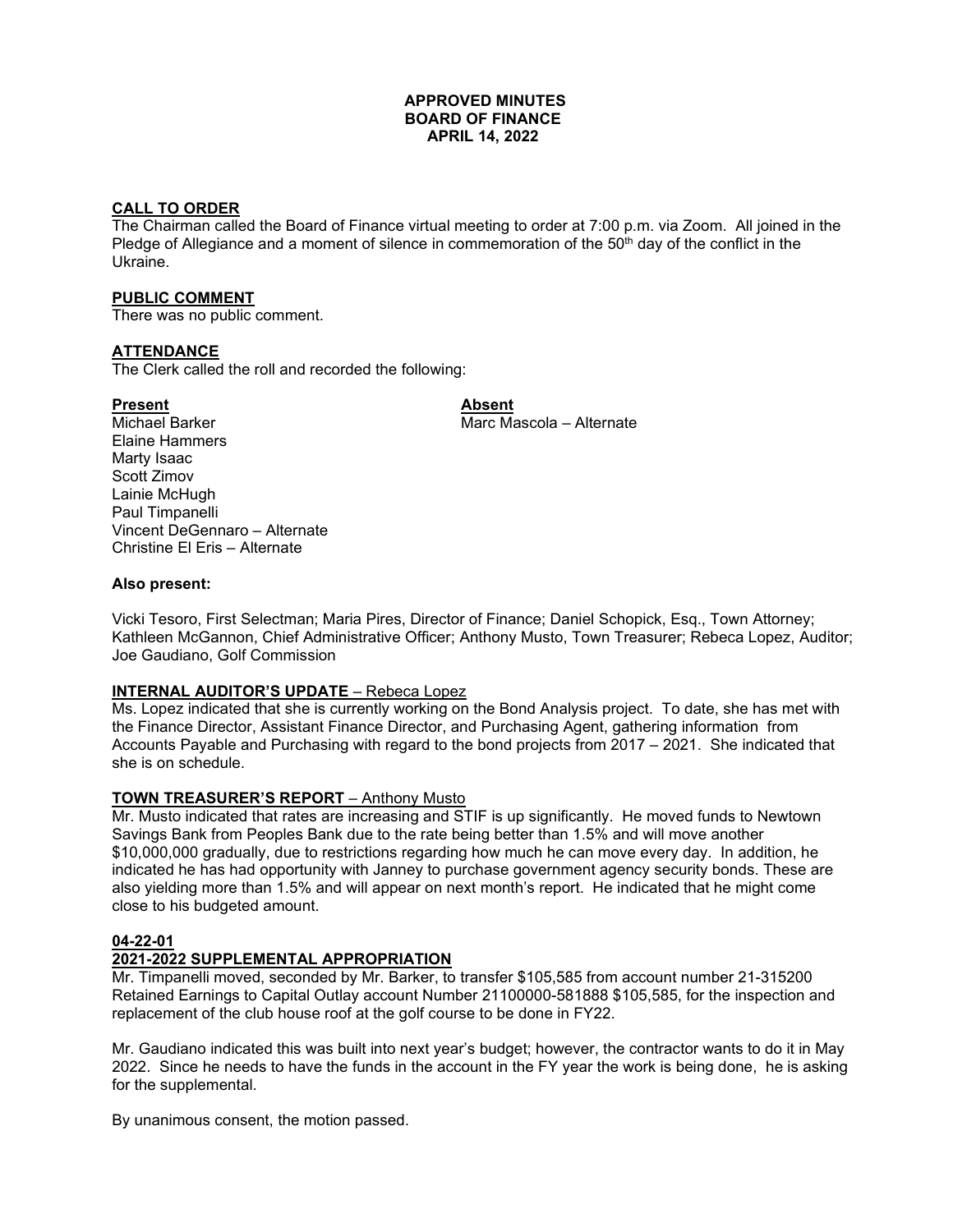# **04-22-02 2021-2022 TRANSFER**

Mr. Timpanelli moved, seconded by Mr. Barker, to transfer \$7,000 from account number 21100000-522203 Services & Fees-Ancillary and \$5,000 from account number 21100000-522204 to account number 21100000-578802 Maintenance \$12,000 for maintenance cost and sprinkler repair.

Mr. Gaudiano indicated that they were reallocating unused funds for Geese Patrol and Tree Removal to the maintenance account where they can be used.

By unanimous consent, the motion passed.

# **04-22-03**

# **2021-2022 TRANSFER**

Mr. Timpanelli moved, seconded by Mr. Barker, to transfer \$ 8,620 from account number 01012000-501101 Salaried –FT to account number 01012000-501103 Salaries – Seasonal \$1,700 and to account number 01012000-501105 Salaried – OT \$6,920 to cover Seasonal salaries while position was vacant and OT to keep up with volume in the Tax Collector office during COVID.

The Tax Collector had an opening that was not filled so seasonal salaries were used to cover for the expense and overtime was used when we were on team coverage to keep up with workload in the office.

By unanimous consent, the motion passed.

# **DISCUSSION ITEMS**

# • **Budget to Actual expenditures FY 2022**

Ms. Pires indicated the following:

- $\circ$  Mr. Paris could not be here to address the supplemental for the overage in the Tree Warden. In addition, we will bring the issue of the cameras to the next meeting for him to address.
- $\circ$  The snow account is over budget \$218,000 and it is encumbered for \$25,000. We will need to do a supplemental, as there is nothing to transfer. If they do not use the \$25,000, the deficit will be less.
- $\circ$  The Public Works maintenance outside help for EMS cleaning is over budget \$56,000 in ancillary due to an encumbrance on the account of \$68,000.
- $\circ$  Building Maintenance Equipment is over budget by \$62,953 of which \$51,952 is encumbered, so it could be less over budget.
- $\circ$  Tax Assessor vacancies so we are using part time employee working full time and others working using overtime and seasonal help. Full time salaries will cover the overages once we fill the positions.
- $\circ$  P & Z has an unfilled full time opening covered by a part time person. We are using seasonal help. There is enough in full time salaries to cover this.
- $\circ$  Workers comp is now at 76% extended. Cirma will come to one of our meetings to discuss claims in Executive Session.
- $\circ$  Blight is over budget and we will recoup once the house foreclosure is complete and we sell it. We have recouped part of the funds.
- $\circ$  Parks Department has 2 overages. The \$34,728 overage is for the outstanding feasibility study for the Hillcrest pool. Ms. Pires indicated that she needs to review the other overage and she will forward the information to the Board.

Mr. Isaac indicated that he needs documents, date, etc., from Mr. Paris to substantiate why the Tree Warden is over budget for emergencies for the next meeting. In addition, he wants to understand what is in that line item for the pool.

#### • **Revenue Report FY 2022**

o Mr. Zimov questioned the interest income item budgeted for \$350,000 yet the Treasurer's report shows \$250,000. Ms. Pires indicated the correct figure is \$350,000. The interest figure calculation is through February 2022.